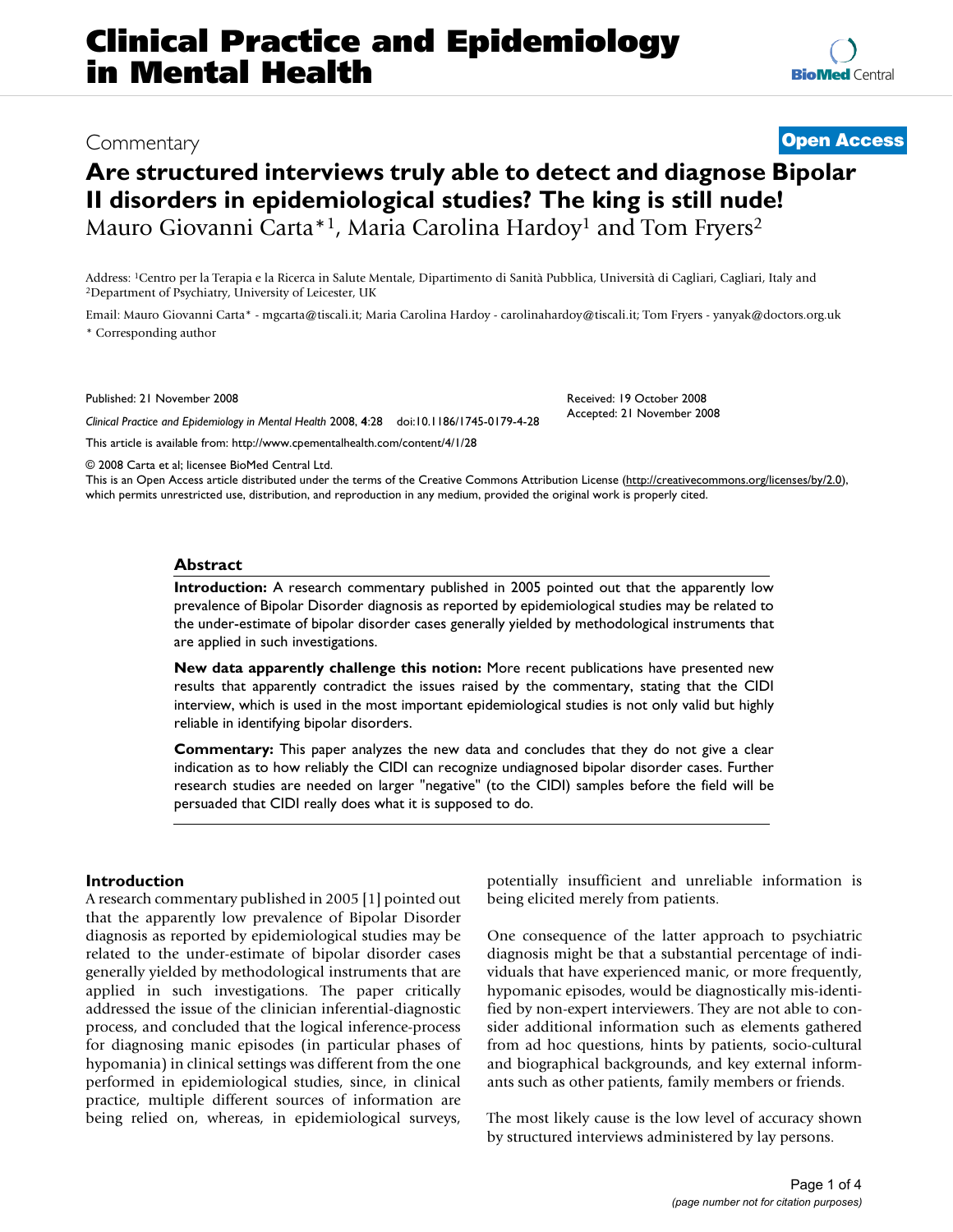The epidemiological studies in debate are "case finding" surveys carried out in the community ("community surveys") aiming to identify subjects who, on clinical examination, would be classified as having a mental disorder and who are not receiving appropriate treatment, as their disorder has not yet been recognized [2]. Such studies must indicate the level of accessibility of psychiatric care and thus are extremely relevant in terms of public health. The diagnostic tools used must be: a) accurate against a 'gold standard' diagnostic tool and b) reliable. The diagnostic 'gold standard' must be the most accurate tool that can determine if a subject may be considered as having the disorder considered (in this case a bipolar disorder) in terms of being suitable for treatment. In psychiatry, the 'gold standard' is the clinical diagnosis carried out in the most reliable way according to standardized diagnostic criteria, because only clinical diagnosis can decide if a subject is suitable for treatment.

The accuracy of a case finding tool (screening tool) is indicated by 'sensitivity' [proportion of true cases (verified by clinical diagnosis) identified as "positives"]; 'specificity' [proportion of true non-cases (verfied by clinical diagnosis) identified as "negatives"]; 'predictive positive value' [probability that a case identified by the test is a 'true positive'] and 'predictive negative value' [probability that a non-case identified by the test is a 'true negative'].

Reliability may be measured in terms of K (Kappa), but this measure is criticized for conditions with low frequency (as is the case of bipolar disorders) because the agreement in negatives may bias the measure [3]. For example, if two clinicians evaluated 10 subjects and both indicated one case, but it is not the same case, the agreement in 8 negatives may weigh excessively in the calculation of K. The fact that a tool is reliable does not mean that it is accurate.

In community surveys in mental health, two different methods have been used: structured interviews (yes/no answer with questions not modifiable by the interviewer) administered by non-clinicians ("lay interviewers"); and simple self-administered screening tools, which require a second level test in which all "positives" and a proportion of "negatives" must be evaluated clinically.

The issue of unreliability of structured interviews conducted by non-specialists has been further elucidated by findings from the clinical monitoring study that was carried out along-side the ESEMED project, a European epidemiological investigation. The clinical monitoring study reported a Kappa agreement coefficient (versus a clinical interview) ranging from 0.23 in Spain to 0.49 in France with regard to the diagnostic assessment of mood disorders performed with the CIDI interview [4].

The above cited commentary paper underlined that if we consider exactly what a Kappa of 0.4 implies for a disorder with an "identified" prevalence rate of 2%, we discover that the prevalence rate may have been under-estimated approximately by 1.5-times. Therefore 67% of cases may not have been identified, and 50% of identified cases may be false positives. The work concluded that, "It is legitimate to surmise that the prevalence reported by recent (extremely costly) epidemiological surveys may be doubtful".

#### **New data apparently challenge this notion**

A more recent publication presented new results that apparently contradict the points made in the commentary, [5] stating that the CIDI interview, which is used in the most important epidemiological studies is not only valid but highly reliable in identifying bipolar disorders. The study compares the results of CIDI administered by lay persons with the semi-structured interview SCID-IV carried out by specialists. The results, while surprising, seem irrefutable: out of 40 subjects, 10 of whom were diagnosed as Bipolar I (by CIDI), 10 Bipolar II, 10 subthreshold BPD, and 10 with no disorder in the bipolar spectrum, the concordance is almost perfect. The wellknown K coefficient is almost 1 for BP I, BP II and subthreshold cases. The article seems to have resolved the debate, particularly since the authors included as collaborators a number of excellent, well-respected clinicians, some of whom had previously questioned CIDI applicability.

#### **But is the king still nude? [6]**

We are not convinced of the conclusions of the article. When there are suspicions that a case-detecting tool under-estimates the frequency of an ailment, the most serious problem is that of false negatives: affected individuals who are not identified as such by the "case finding" test.

As we pointed out, in the context of bipolar disorders, the crucial diagnostic issue emerges with those individuals who have experienced a hypomanic episode without being aware of it, of the range of related morbidities and co-morbidities, and of the negative outcomes of "euphoric" or "irritable" periods that it caused.

If an instrument of "case finding" underestimates a disorder, the problem is not represented by those cases which are identified as cases, In particular, as regards bipolar disorder, it is certain that a percentage of sufferers know that they have had a manic episode, since they have received treatment, and in the end have gained partial or complete illness insight. Such cases would very likely be identified through an instrument such as CIDI. However, the fact of the matter is that not all subjects reach this level of aware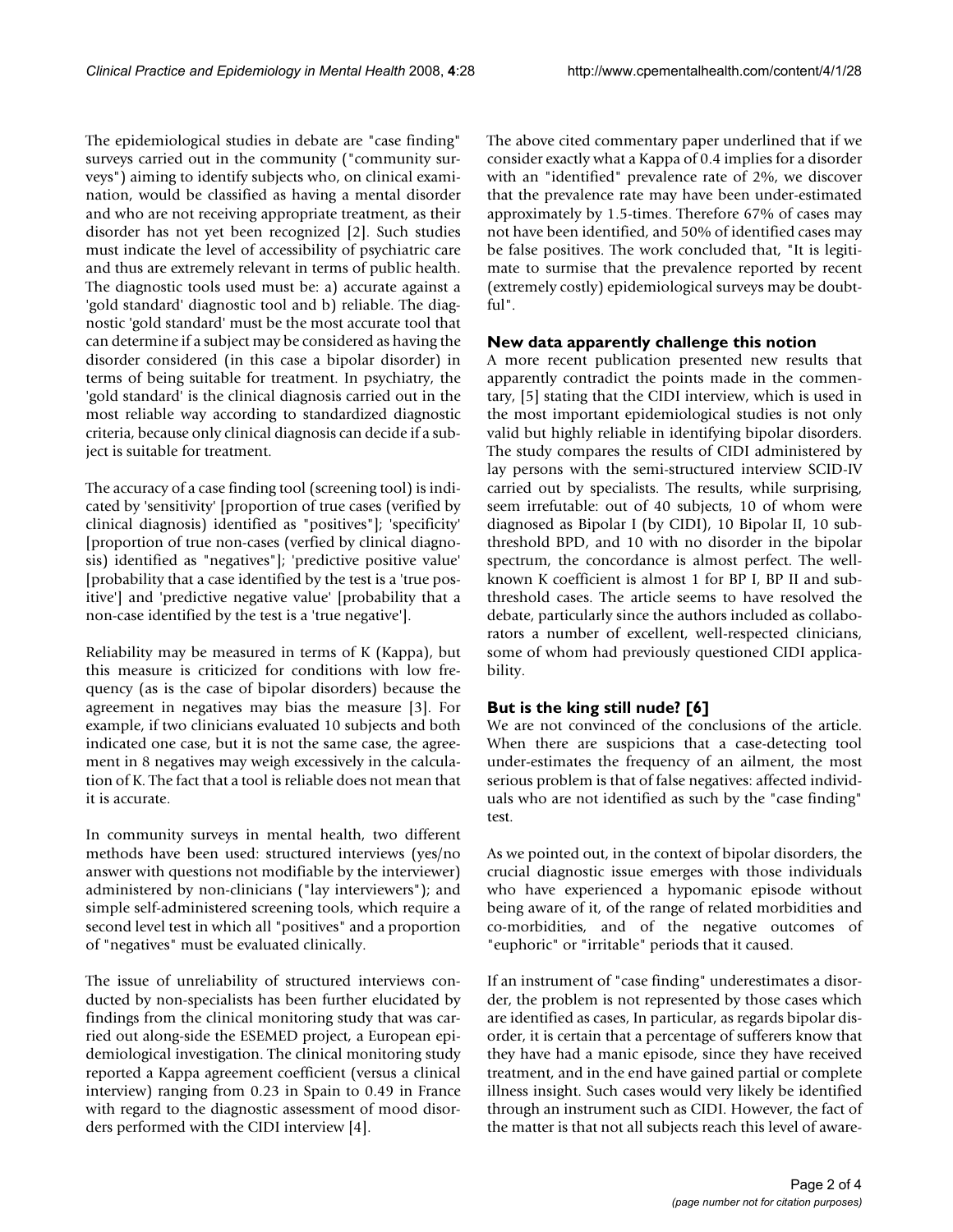ness, and this group would be missed in the estimate. In any case, an underestimate might arise from unidentified individuals being somewhat different from those subjects that are identified.

Let us hypothesize that the "real" rate of bipolar disorder is not 2% as many epidemiological surveys have reported, but reaches 4%, as suggested by some surveys conducted using other methods [7]. This means that half of the cases would not be recognized (false negatives).

In order to deny such a hypothesis we are interested to know that the 2% of the cases "recognized" by the test are the only ones. Their veracity can be further checked by a clinical expert. Yet, this is not the only value: we need to ensure the accuracy of the screening and the reliability of frequency estimates reported by investigations with this instrument. The crucial issue is to deny that there may exist another 2% for that same definition, that is "different" from the 2% identified.

We can refute this hypothesis if it can be demonstrated that there are, on average, just two cases, two individuals that have had a manic episode out of every 100 tested.

Let's look at how the test sample was defined. Thirty positive cases were selected, 10 each of BP I, BP II and subthreshold disorders, and 10 "BP negative". What would the chance of recruiting a "false negative" among these 10 persons be if the true frequency in the general population were 4%? If we accepted the hypothesis of a "true" prevalence of 4% and an "identified" prevalence of 2% (among those identified by the surveys carried out applying the CIDI) it would mean that 2% of people were false negative, and therefore the likelihood of finding at least one false negative out of the 10 "negative" subjects recruited for the validation study would be 2% of 10 individuals: P = 0.20, whereas the probability of finding no false negative would very high  $(P = 0.80)$ 

If one carefully analyzes the details of the study, it can be observed that the concordance among the negatives was 1, that is, among these 10, none was affected (according to both clinician assessment with SCID and lay-interviewer evaluation with CIDI). It is likely that this was the case and no false negatives were missed. Even if the prevalence was 4% and the CIDI test was not accurate, it would be difficult to note such a fallacy in a small sample that probably would not include any false negatives.

The authors claim to have weighted the sample to give a good estimate of concordance. That is to say, from this small sample of 10 true negatives with concordance of 1, the estimate of concordance would be similar even with a much larger sample such as 98% of the population.

Nevertheless, here is where the artifact originates: should 98 subjects be tested instead of 10, the CIDI might not have been as accurate and the concordance would have been lower, but with a "representative" sample of 10, it is unlikely that any false negatives would have been encountered. Thus the weight of the sample is rather arbitrary, particularly in terms of how closely it actually represented the population which it is testing. In fact, the sample was constructed in such a way as not to recognize undiagnosed cases among the normal control population. This is paradoxical for this is exactly what the main application of the test should be.

The article is certainly interesting and important both for students and for clinical epidemiologists, but some considerations should be pointed out. In terms of recognizing known cases as such, there are no doubts that the test was successful, but the results do not give a clear indication as to how reliably the CIDI can recognize undiagnosed bipolar disorder cases. And, given the straightforward way of administration of the test compared with other methods, this is exactly what it will be used for; estimates of disease prevalence are exactly what we are interested in determining with the CIDI.

#### **Conclusion**

Further research studies are needed on larger "negative" samples before the field will be persuaded that CIDI really does what it is supposed to do.

The use of simple self administered tools in two levels community surveys on Bipolar Spectrum disorders, as the Mood Disorder Questionnaire [8,9] or the Hypomania Checklist [10,11], must be seriously considered for measuring the needs for care for Bipolar Spectrum Disorders in the Community.

#### **Competing interests**

The authors declare that they have no competing interests.

#### **Authors' contributions**

MGC had the original idea for the study, and wrote the first draft of paper, MCH and TF revised the first draft, and added some relevants points All authors read and approved the final manuscript

#### **Aknowledgements**

We thank Fatima Obamina for valuable suggestions

#### **References**

- 1. Carta MG, Angst J: **[Epidemiological and clinical aspects of bipo](http://www.ncbi.nlm.nih.gov/entrez/query.fcgi?cmd=Retrieve&db=PubMed&dopt=Abstract&list_uids=15967053)[lar disorders: controversies or a common need to redefine](http://www.ncbi.nlm.nih.gov/entrez/query.fcgi?cmd=Retrieve&db=PubMed&dopt=Abstract&list_uids=15967053) [the aims and methodological aspects of surveys.](http://www.ncbi.nlm.nih.gov/entrez/query.fcgi?cmd=Retrieve&db=PubMed&dopt=Abstract&list_uids=15967053)** *Clin Pract Epidemol Ment Health* 2005, **1(1):**4.
- 2. Sackett DL, Holland WW: **Controversy of the detection of disease.** *Lancet* 1975, **23;2(7930):**357-9.